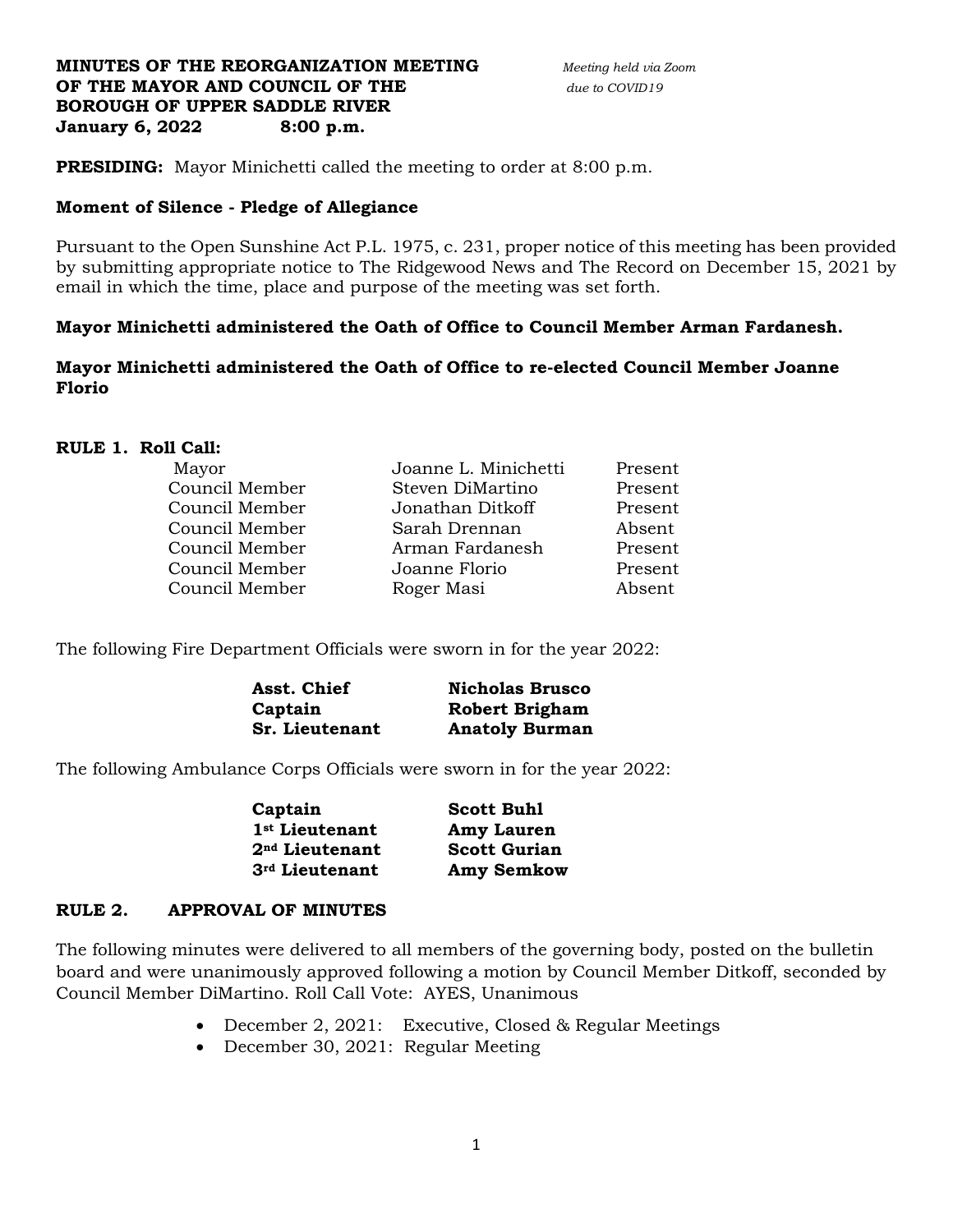# **RULE 3. BOROUGH CLERK'S REPORT**

The Borough Clerk's office received the following fees for the month of December, 2021 and deposited them with the Collector/Treasurer:

> Garage Sale 4.00  $\overline{\phantom{a}}$  , and the contract of the contract of the contract of the contract of the contract of the contract of the contract of the contract of the contract of the contract of the contract of the contract of the contrac **Total \$4.00**

The Borough Clerk's office issued 0 licenses for the month of December; No monies were forwarded to the NJ Department of Health for the Pilot Clinic and Animal Control Fund.

Proof of publications received:

- Introduction of Ordinance# 16-21: AN ORDINANCE TO REPEAL ORDINANCE #15-21 ENTITLED, "ORDINANCE AUTHORIZING A SPECIAL EMERGENCY APPROPRIATION PURSUANT TO N.J.S.A. 40A:4-54 FOR TROPICAL STORM IDA".
- 2022 Meeting dates
- Professional Services Agreement BBG Izenberg Appraisal Associates
- Solicitation of RFQ's for Professional Services

The following reports were received and are on file for the month of December:

- 1) Police Report 3) Construction Report
	- 2) DPW Report 4) Fire Report

# **RULE 4. COMMUNICATIONS, PETITIONS AND BILLS**

**Approval of Bills:** A motion by Council Member DiMartino, seconded by Council Member Ditkoff to pay bills in amount of **\$30,945.05** was unanimously approved and Mayor Minichetti declared bills approved for payment and ordered checks drawn.

### **Roll Call Vote: AYES, Unanimous.**

### **Communications:**

**RULE 5.** Unfinished Business: None.

**RULE 6**. New Business:

**CONSENT AGENDA:** All items listed with an asterisk (\*) are considered to be routine and noncontroversial by the Council and will be so approved. There will be no separate discussion of these items unless a Council member or citizen so requests, in which case the item will be considered in its normal sequence on the agenda.

A motion to approve Consent Agenda Items Offered by Council Member Ditkoff Seconded by Council Member Florio Roll Call Vote: AYES, Unanimous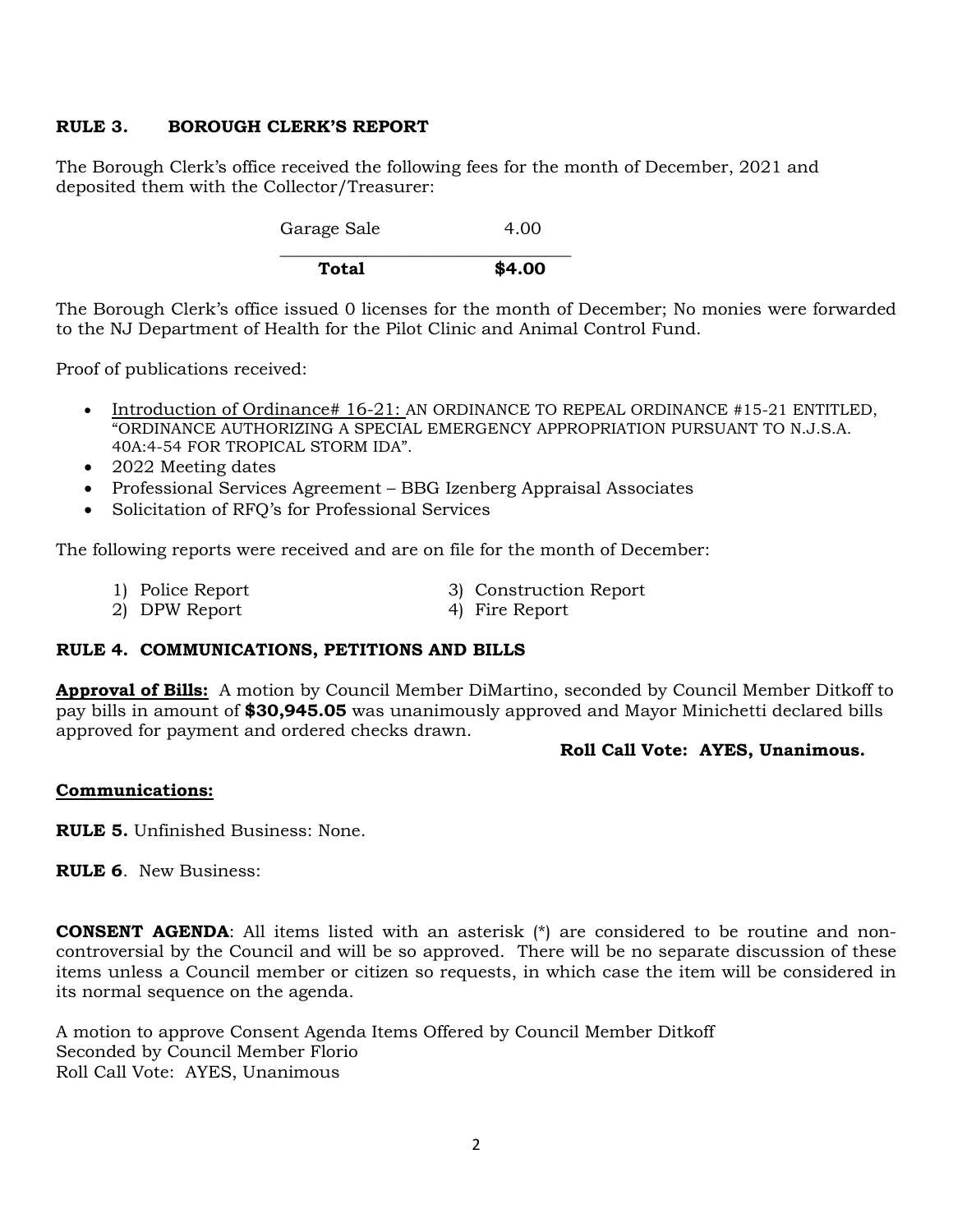| $*1.$ Resolution #1-22                             | Order of Business:<br>Place and date of Borough Council meetings<br>List of committees<br>Bonds of Borough Officials<br>Constitution of Borough Police Force<br>Rate of Interest-Delinquent Taxes<br>Telephone Charges<br><b>Official Newspapers</b><br><b>Continuation of Salaries</b> |
|----------------------------------------------------|-----------------------------------------------------------------------------------------------------------------------------------------------------------------------------------------------------------------------------------------------------------------------------------------|
|                                                    | Issuance of Pet Licenses                                                                                                                                                                                                                                                                |
|                                                    | Transmittal of Fees to Treasurer                                                                                                                                                                                                                                                        |
| $*2.$ Resolution # 2-22                            | Duties of Administrator & Borough Clerk                                                                                                                                                                                                                                                 |
| $*3.$ Resolution # 3-22<br>$*4.$ Resolution # 4-22 | Furnishing of Materials & Services<br><b>Professional Services</b>                                                                                                                                                                                                                      |
| $*5.$ Resolution # 5-22                            | Schedule of 2022 Council Meetings                                                                                                                                                                                                                                                       |
| $*6.$ Resolution # 6-22                            | Temporary Appropriations                                                                                                                                                                                                                                                                |
| $*7.$ Resolution # 7-22                            | Authorize Treasurer to Pay Certain Claims                                                                                                                                                                                                                                               |
| $*8.$ Resolution # 8-22                            | Authorize Treasurer to Refund Monies                                                                                                                                                                                                                                                    |
| $*9.$ Resolution # 9-22                            | Authorize Tax Collector to Conduct Tax Sales                                                                                                                                                                                                                                            |
| $*10.$ Resolution #10-22                           | Establish Cash Management Plan                                                                                                                                                                                                                                                          |
| $*11.$ Resolution #11-22                           | Assessor/Tax Collector/Treasurer File Claims                                                                                                                                                                                                                                            |
| $*12.$ Resolution #12-22                           | Use of Public Facilities                                                                                                                                                                                                                                                                |
| $*13.$ Resolution #13-22                           | Mutual Aid & Rapid Deployment Force                                                                                                                                                                                                                                                     |
| $*14.$ Resolution #14-22                           | Designation of Tax Searcher                                                                                                                                                                                                                                                             |
| $*15.$ Resolution #15-22                           | 1033 Program for USRPD                                                                                                                                                                                                                                                                  |
| $*16.$ Resolution #16-22                           | Appoint Deputy OEM Coord, Robert Fleshman                                                                                                                                                                                                                                               |
| $*17.$ Resolution #17-22                           | Appoint Gerald Falotico Full Time Zoning Code Official                                                                                                                                                                                                                                  |
| $*18.$ Resolution #18-22                           | Petty Cash - Registrar and Police Department                                                                                                                                                                                                                                            |
| $*19.$ Resolution #19-22                           | Appoint Alyssa Tempio- Full Time Administrative Assistant                                                                                                                                                                                                                               |
| $*20.$ Resolution #20-22                           | Appoint Darryl DeMott Fire Prevention Official                                                                                                                                                                                                                                          |
| $*21.$ Resolution #21-22                           | Auth. Land Sale at Public Auction - 62 Sparrowbush Road                                                                                                                                                                                                                                 |
| $*22.$ Resolution #22-22                           | Bid Award Weiss Rd. Improvements Frank Macchione Construction                                                                                                                                                                                                                           |
| $*23.$ Resolution #23-22                           | <b>Cancellation of Small Balances</b>                                                                                                                                                                                                                                                   |
| $*24.$ Resolution #24-22                           | 6% Year-End Penalty on Open Balances                                                                                                                                                                                                                                                    |
| $*25.$ Resolution #25-22                           | Appoint Gerald Falotico – Fire Inspector                                                                                                                                                                                                                                                |
| $*26.$ Resolution #26-22                           | Sale of PD Property of GovDeals                                                                                                                                                                                                                                                         |
| $*27.$ Resolution #27-22                           | Appt. Ted Preusch, OEM Coordinator                                                                                                                                                                                                                                                      |

## **\*Introduction of Ordinance # 01-21**

## **AN ORDINANCE TO AMEND CHAPTER 16 OF THE CODE OF THE BOROUGH OF UPPER SADDLE RIVER ENTITLED, "PERSONNEL POLICIES, PRACTICES AND REGULATIONS".**

Motion Offered by Council Member Ditkoff Seconded by Council Member DiMartino

 **Roll Call Vote: AYES, Unanimous**

\*1. Motion to approve Raffle License # 410 – The Diabetes Foundation, Inc.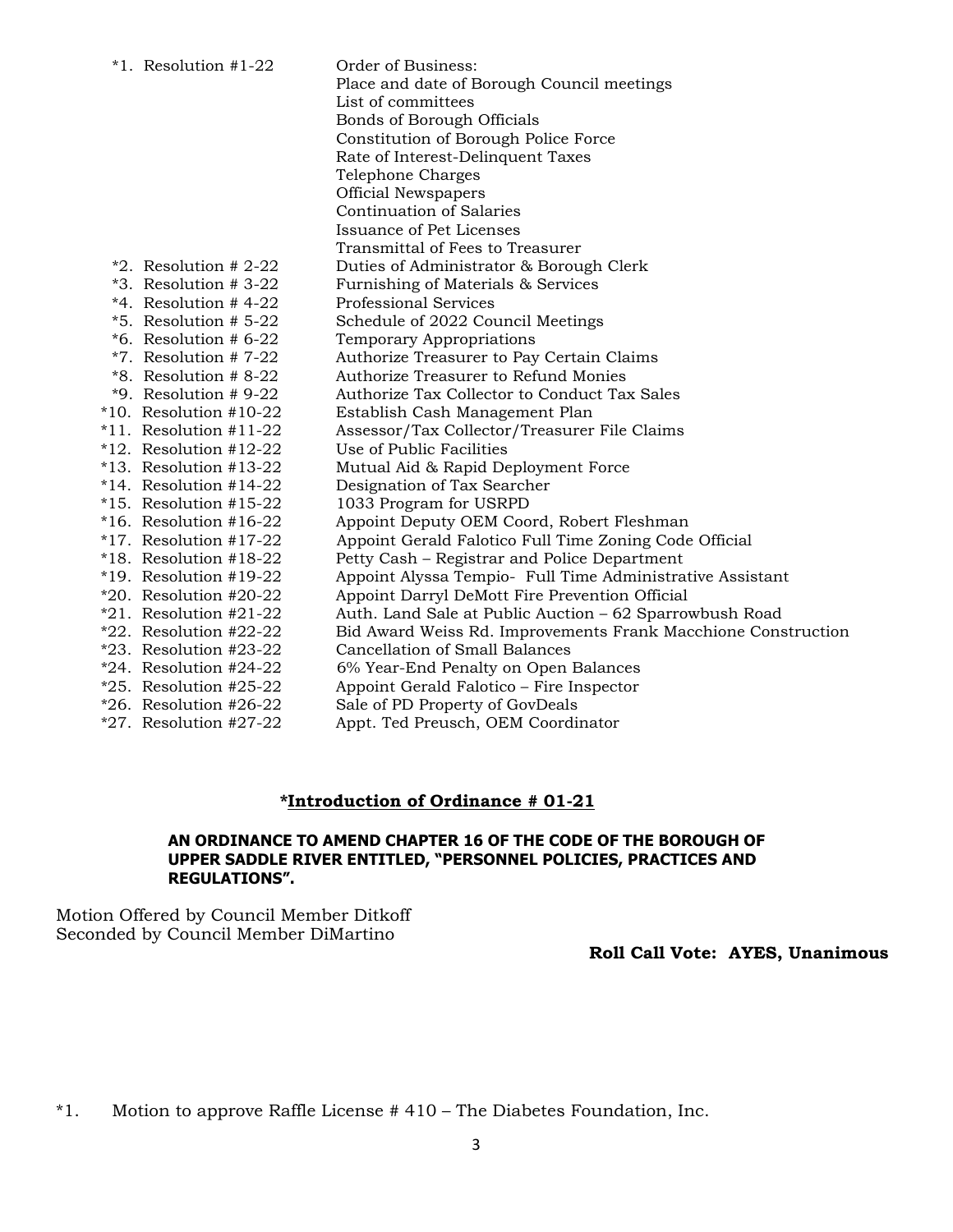Offered by Council Member Fardanesh Seconded by Council Member Ditkoff **Roll Call Vote: AYES, Unanimous** 

- \*2. Motion to approve Towing Companies for 2022, as per Police Chief Recommendation Offered by Council Member Fardanesh Seconded by Council Member DiMartino **Roll Call Vote: AYES, Unanimous**
- \*3. Motion to approve the following appointments to December 31, 2022. Offered by Council Member Ditkoff Seconded by Council Member Florio **Roll Call Vote: AYES, Unanimous**

#### Fire Prevention Official Darryl DeMott **Municipal & Police Physician Dr. Yair Kissin**

\*4. Motion to approve the following appointments to Borough Government. Offered by Council Member Ditkoff Seconded by Council Member Florio **Roll Call Vote: AYES, Unanimous**

| <u> Youth Guidance Counsel</u> |            |          |                   |
|--------------------------------|------------|----------|-------------------|
| Mayor                          | $1 \, yr.$ | 12/31/22 |                   |
| Officer Pulizzano              | $1 \, yr.$ | 12/31/22 |                   |
| James McCusker                 | $1 \, yr.$ | 12/31/22 |                   |
| David Kaplan                   | $1 \, yr.$ | 12/31/22 |                   |
| Christine Hill                 | 2 yrs.     | 12/31/23 |                   |
| Despina Anastaspoulos          | $2$ yrs.   | 12/31/23 |                   |
| Yunaima Rodriguez              | $2$ yrs.   | 12/31/23 |                   |
| Sherika Medina                 | $2$ yrs.   | 12/31/23 |                   |
| Jennifer Waldbaum              | $2$ yrs.   | 12/31/23 |                   |
| Marge Fiori                    | $1 \, yr.$ | 12/31/22 | (Mayor's rep)     |
| Joanne Florio                  | $1 \, yr.$ | 12/31/22 | (Council Liaison) |
| Library                        |            |          |                   |
| Miriam Bakal                   | 5 yrs.     | 12/31/26 |                   |
| Steve DiMartino                | $1 \, yr.$ | 12/31/22 | (Council Liaison) |
| <b>Shade Tree</b>              |            |          |                   |
| Connor Sherlock (Jr. Member)   | 1 yr.      | 12/31/22 |                   |
| Roger Masi                     | $1 \, yr.$ | 12/31/22 | (Council Liaison) |
| Recreation                     |            |          |                   |
| Jonathan Ditkoff               | $1 \, yr.$ | 12/31/22 | (Council Liaison) |
| <b>Field Committee</b>         |            |          |                   |
| Vincent Durante, Chairman      | $1 \, yr.$ | 12/31/22 |                   |
| Jon Ditkoff                    | $1 \, yr.$ | 12/31/22 | (Council Liaison) |
| Steve DiMartino                | $1 \, yr.$ | 12/31/22 |                   |
| <b>Ed Gartner</b>              | $1 \, yr.$ | 12/31/22 |                   |
| Kevin Boswell                  | $1 \, yr.$ | 12/31/22 |                   |
| Robert Fleshman                | $1 \, yr.$ | 12/31/22 |                   |
| <b>Nick Pirsos</b>             | $1 \, yr.$ | 12/31/22 |                   |
| Greg Smiechowski               | $1 \, yr.$ | 12/31/22 |                   |
| <b>Scott Vandersnow</b>        | $1 \, yr.$ | 12/31/22 |                   |
| Daria Fox                      | $1 \, yr.$ | 12/31/22 |                   |
|                                | 4          |          |                   |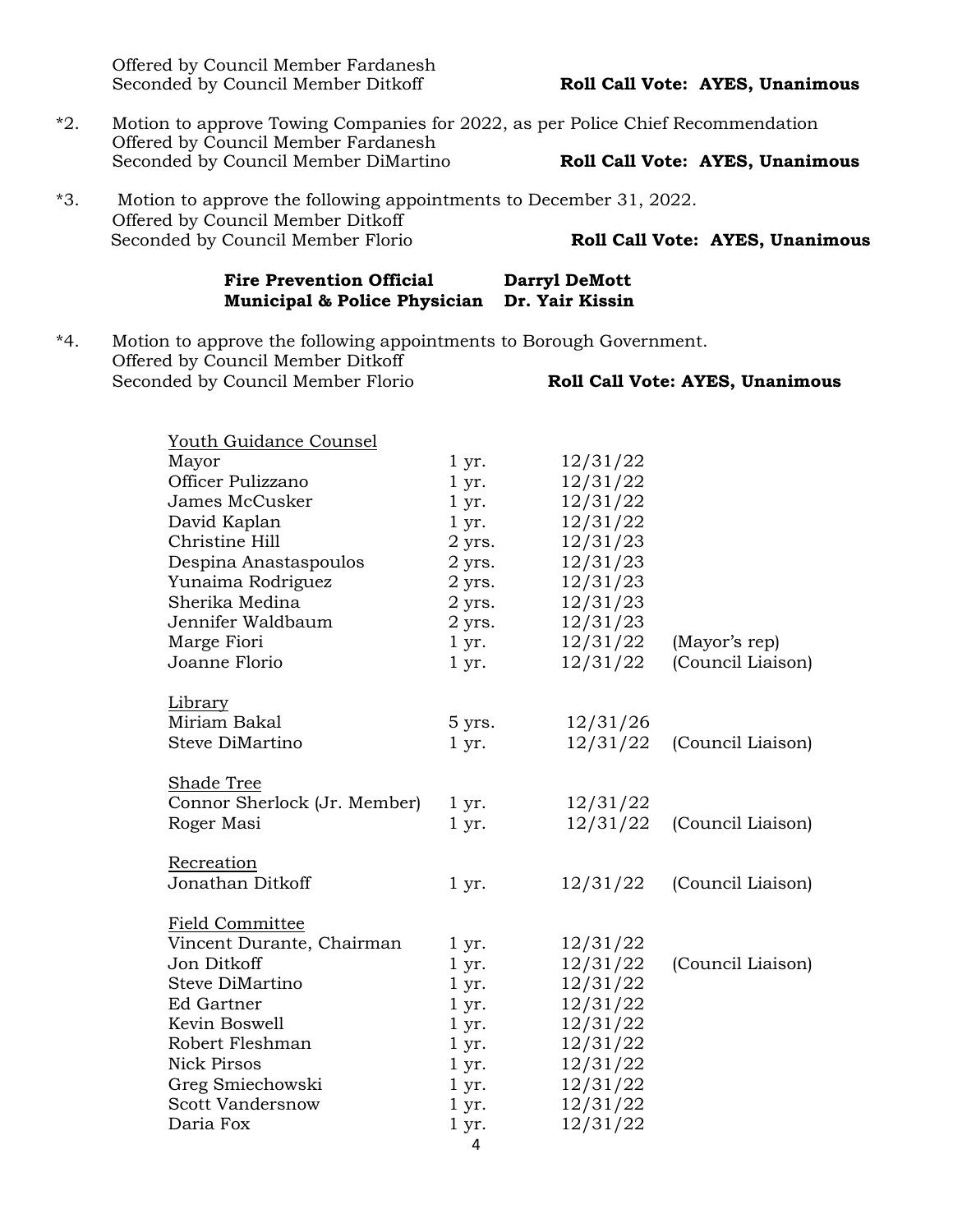| Frank DePierro                      | $1 \, yr.$ | 12/31/22 |                   |
|-------------------------------------|------------|----------|-------------------|
| Robert DiGisi                       | $1 \, yr.$ | 12/31/22 |                   |
| Thao Groenewald                     | $1 \, yr.$ | 12/31/22 |                   |
| <b>Bd.</b> of Health                |            |          |                   |
| Sanjeen Patel                       | 3 yrs.     | 12/31/24 |                   |
| Joanne Florio                       | $1 \, yr.$ | 12/31/22 | (Council Liaison) |
| <b>Emergency Management Council</b> |            |          |                   |
| Ted Preusch - OEM Coord.            | $1 \, yr.$ | 12/31/22 |                   |
| Police Chief Rotella                | $1 \, yr.$ | 12/31/22 |                   |
| Fire Chief Fardanesh                | $1 \, yr.$ | 12/31/22 |                   |
| Cynthia Dilatush (USR Cares)        | $1 \, yr.$ | 12/31/22 |                   |
| USR Ambul. Capt. Scott Buhl         | $1 \, yr.$ | 12/31/22 |                   |
| Deputy OEM Coord. Fleshman          | $1 \, yr.$ | 12/31/22 |                   |
| Environmental                       |            |          |                   |
| Ellen Ling                          | 1 yr.      | 12/31/22 |                   |
| Ira Gross                           | $1 \, yr.$ | 12/31/22 |                   |
| <b>Jay Perez</b>                    | $1 \, yr.$ | 12/31/22 |                   |
| <b>Timothy Stoller</b>              | $1 \, yr.$ | 12/31/22 |                   |
| Julia Broadbent                     | $1 \, yr.$ | 12/31/22 |                   |
| Sam Polonsky                        | $1 \, yr.$ | 12/31/22 |                   |
| Joanne Florio                       | $1 \, yr.$ | 12/31/22 | (Council Liaison) |
| <b>Municipal Court Judge</b>        |            |          |                   |
| Harry Norton, Jr.                   | 3 yrs.     | 12/31/23 |                   |
| <b>Affordable Housing</b>           |            |          |                   |
| Joy Convertini, Secy.               | $1 \, yr.$ | 12/31/22 |                   |
| Historic Preservation               |            |          |                   |
| Scott Japko                         | 4 yrs.     | 12/31/25 |                   |
| James Dunellen                      | 4 yrs.     | 12/31/25 |                   |
| Sarah Drennan                       | 1 yr.      | 12/31/22 | (Council Liaison) |
| <b>Borough Historian</b>            |            |          |                   |
| <b>Kay Yeomans</b>                  | $1 \, yr.$ | 12/31/22 |                   |
|                                     |            |          |                   |

\*5. Mayor to appoint the following to serve on the **Citizens Advisory Comm.** to December 31, 2022:

# **Hans Kalchbrenner, Susan Curran, Sharon Reissman, Denise Mercier.**

\*6.Mayor to appoint the following to serve on the **Green Team** to December 31, 2022:

### **Joanne Florio, Ted Preusch, Adam Greenbaum, Jay Perez, Tim Stoller, Jason Mathios.**

\*7. Mayor to appoint the following to serve on **The Safety Committee** to December 31, 2022:

# **Mayor Minichetti, Police Chief Rotella, Ted Preusch, Arman Fardanesh, Scott Buhl**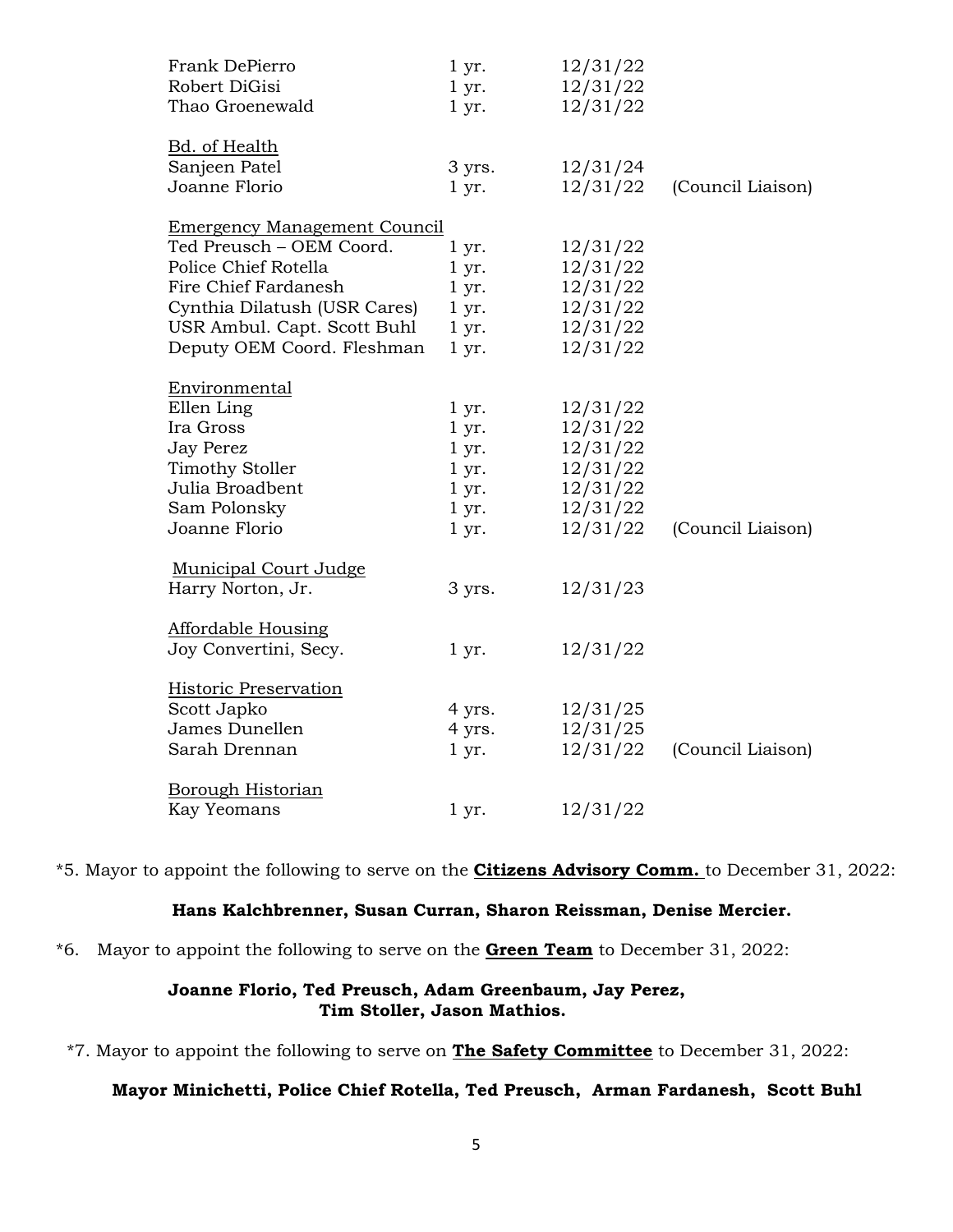\*8. Mayor to appoint the following to serve on **The Aircraft Noise Committee** to December 31: 2022:

#### **Council Member DiMartino, Council Member Drennan, Council Member Florio**

- \*9. Motion to select a Council member to serve as Council President for the Year 2022. (This item will be held over to the February 3, 2022 Meeting)
- \*10. Motion to select **Council Member Masi** to serve as a Class III Member on the USR Planning Board.

Offered by Council Member Fardanesh Seconded by Council Member Florio **Roll Call Vote: AYES, Unanimous** 

\*11. Mayor to appoint the following to serve on the USR Planning Board:

| <b>NAME</b>                        |                  | <b>TERM</b> |          |
|------------------------------------|------------------|-------------|----------|
| <b>Mayor Minichetti</b>            | Class I          | 1 yr.       | 12/31/22 |
| <b>Ted Preusch</b>                 | <b>Class II</b>  | 1 yr.       | 12/31/22 |
| <b>Roger Masi</b>                  | <b>Class III</b> | 1 yr.       | 12/31/22 |
| <b>Todd Bakal</b>                  | <b>Class IV</b>  | 4 yrs.      | 12/31/25 |
| <b>Roy Polizzi</b>                 | <b>Class IV</b>  | 4 yrs.      | 12/31/25 |
| Peter Bonjuklian (Alt. 1) Class IV |                  | 1 yr.       | 12/31/22 |
| Chris Wiederholz (Alt. 2) Class IV |                  | $1 \, yr.$  | 12/31/22 |

\*12. Motion to approve the following appointments to Council Committees: Offered by Council Member Florio Seconded by Council Member Fardanesh **Roll Call Vote: AYES, Unanimous**

| Board of Health                | Council Member Florio              |
|--------------------------------|------------------------------------|
| Dept. of Public Works          | Council Member Ditkoff             |
| <b>Environmental Committee</b> | Council Member Florio              |
| Recreation                     | Council Member Ditkoff             |
| Youth Guidance Council         | Council Member Florio              |
| Shade Tree                     | Council Member Masi                |
| Finance                        | Council Member DiMartino & Masi    |
| Historic Preservation          | Council Member Drennan             |
| Field Committee                | Council Member Ditkoff & DiMartino |
|                                |                                    |

## **RULE 7. PUBLIC COMMENT:**

Joseph Serfess, 10 Hillside Avenue addressed the Teterboro aircraft noise issue and asked if the Borough has received any communication back from the Noise Abatement Commission regarding this